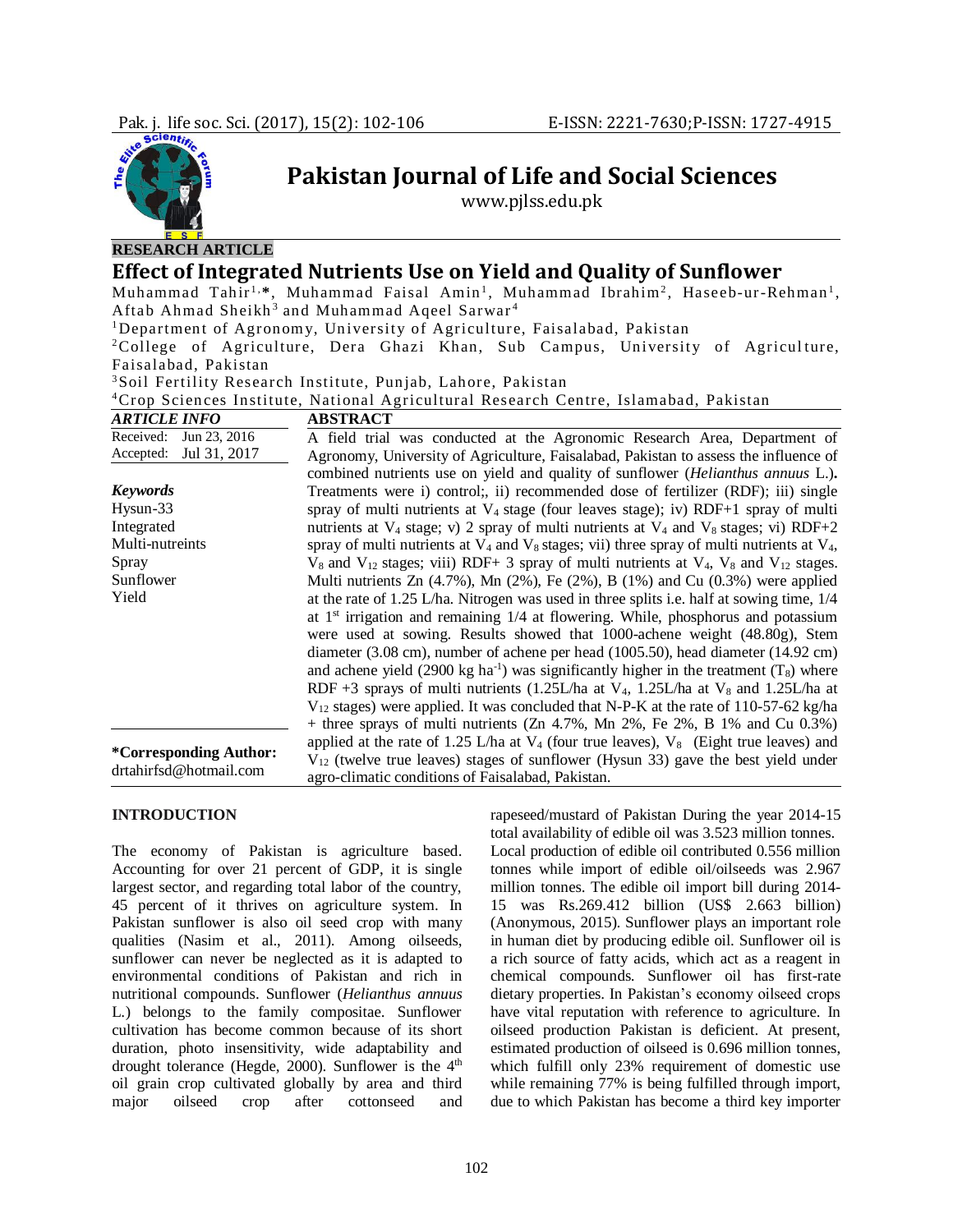country of edible oil in the world. During 2015-16 (July-March), 2.205 million tonnes edible oil of value Rs.136.920 billion (US\$ 1.392 billion) was imported showing an increase of 24.5 percent against the same period 2014-15 (Anonymous, 2015). It is especially free from any type of toxic compound and has relatively higher concentration of linoleic acids. Sunflower seed comprises 20-27% protein and 40-47% oil. It is an excellent source of crude protein, fibers, unsaturated fats and key nutrients including vitamins (E, B-complex) and minerals (zinc, copper and selenium) (Gonzalez et al*.,* 2002).

Among non-traditional oilseed crops, sunflower has greater potential for narrowing up the gap between the supply and demand of edible oil. But sunflower yield in Pakistan is far lower than the genetic potential yield of crop due to different factors, such as nutrient imbalance, less irrigation, less plant population and low soil fertility. Among these factors, imbalanced nutrition is one of the major causes of low yield of sunflower in the country. Due to cultivation of high yielding varieties, intensive agriculture, low use of organic matters and increased use of micronutrients free fertilizers, Pakistani soil has become deficient in micronutrients. Exhaustive crops cultivation and improper usage of fertilizers have resulted in deficiency of nutrients in fields. For such exhaustive cropping systems, the optional dose of nutrients needs to be updated with equilibrium of important trace nutrients, particularly to increase our standing yield (Tandon, 1997). Fertilization is an important practice for the application of some micro nutrients because it uses low rates and the micro nutrients do not come into contact with the soil, which avoid their losses through fixation. Among all nutrients which required by plants, nitrogen is vital for photosynthesis and plant dry matter. It had been reported for significant role in crop yield and quality (Wang et al., 2002).

The importance of micronutrients can be assumed if anyone could ever know that these help in activation of hundreds of enzymes which take part in different catabolic and anabolic processes. These play a key role in the regulation of  $CO<sub>2</sub>$  and enhancing activity of immune system (Marschner, 1995). Micronutrients deficiency can greatly disturb crop production which ultimately affects human health (Malakouti, 2008). In addition to enhancing seed production, micronutrients help plant to take up macronutrients (Phillips, 2004). Micronutrient's foliar spray may induce resistance against diseases as in case of cucumber when a single spray of H3BO3, In addition to enhancing seed production, micronutrients help plant to take up macronutrients (Phillips, 2004).

Among others, nutrients management through foliar application is considered as most important way of providing what plant needs most. Foliar application of fertilizer means the exercise of applying fluid fertilizers to plant foliage. To reduce stress and to cope with nutrient deficiency, specifically, micronutrient deficiency, foliar of micro nutrients is considered as most effective and most efficient method.

Plants require 16 elements for their growth and development which have been classified as macro and micronutrients. Micronutrients play a very important role in the growth, yield and quality of crops. Boron application increases the achene oil quality and its uptake by plants in seeds has increasing response on the quality of oil (Survas et al., 1986). Among the micronutrients ZnSO<sup>4</sup> and MnSO<sup>4</sup> play an important function for plants growth and development (Alloway, 1990). Micronutrients applied in combination with Rhizobium increased growth and yield of mung bean (Ahmad et al., 2013) A large scope exists to examine the use of various arrangements of macro and micro nutrients on different crops as they are inexpensive, required in lesser amount, potentially non harmful, environment friendly and feasible under soil and plant system. Keeping in view the significance of crop nutrients for enhancing the production of crops, this study was conducted to investigate the influence of combined use of nutrients on quality and yield of sunflower to evaluate the response of sunflower against multi nutrients applied at different growth stages and to examine the mutual effect of micro and macro nutrients on the productivity of sunflower when applied at different growth stages.

## **MATERIALS AND METHODS**

The study was conducted during autumn at Agronomic Research Area, University of Agriculture, Faisalabad, Pakistan (31°21'52"N, 72°59'40"E). The trial was conducted in Randomized Complete Block Design having a net plot size of 4.5 m  $\times$  7 m using three replications. Treatments were  $T_1$ =control;  $T_2$ = recommended dose of fertilizer (RDF);  $T_3$ =single spray of multi nutrients at  $V_4$  stage (four leaves stage);  $T_4$ =RDF+ 1 spray of multi nutrients at  $V_4$  stage;  $T_5$ =2 spray of multi nutrients at  $V_4$  and  $V_8$  stages; T<sub>6</sub>=RDF+ 2 spray of multi nutrients at  $V_4$  and  $V_8$  stages;  $T_7$ = three spray of multi nutrients at  $V_4$ ,  $V_8$  and  $V_{12}$  stages;  $T_8=RDF+3$  spray of multi nutrients at  $V_4$ ,  $V_8$  and  $V_{12}$ stages. Multinutrients including Zn (4.7%), Mn (2%), Fe  $(2\%)$ , B  $(1\%)$  and Cu  $(0.3\%)$  were applied at the rate of 1.25 L/ha. Seed was treated with fungicide before sowing. Nitrogen was used in three splits i.e. half at sowing time,  $1/4$ <sup>th</sup> at 1<sup>st</sup> irrigation and remaining  $1/4$ <sup>th</sup> at flowering. Phosphorus and potassium were used at the time sowing. The collected data was examined statistically using Fisher's analysis of variance technique and treatments' means were compared by least significant difference (LSD) test at 5% probability level (Steel et al., 1997).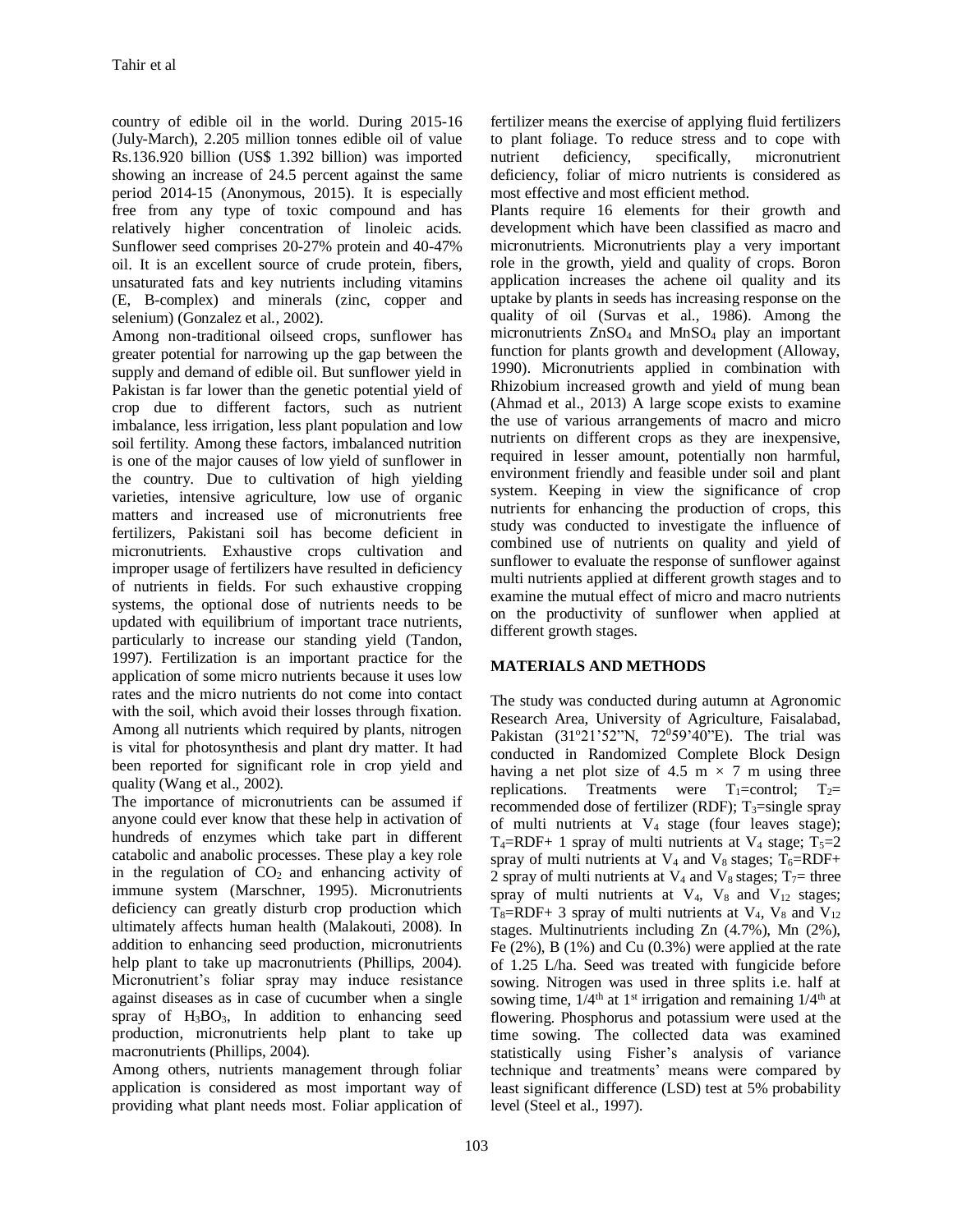#### **RESULTS AND DISCUSSION**

Application of multinutrients showed a non-significant effect on the number of plants per plot at harvest. However, the mean values for the number of plants per plot differed from 50 to 51.33 which proved nonsignificant effect of multi nutrients. It might be due to the thinning practice which was completed at four leave stage to obtain uniform plant population. While, significantly higher plant height of sunflower (130.01 cm) was recorded in the treatment  $(T_4)$  where recommended dose of fertilizer (RDF) + single spray of multi nutrients  $(1.25L/ha$  at  $V_4$ ) were applied. On the other hand, the lowest plant height (120.52 cm) was recorded in the treatment  $(T_1)$  in which no fertilizer and multi nutrients were applied (control) (Table 1). Negm and Zahran, (2001) also confirmed the same trend in wheat crop. Stem is the vital part of any plant. Development of plant and its health depends upon the growth of its stem as it plays key role in the transportation of water and other essential nutrients from roots to the upper portion of the plant. The mean values for stem diameter showed significant differences among treatments means. The significantly higher stem girth of sunflower plant (3.08 cm) was observed in the treatment  $(T_8)$  where RDF +3 sprays of multi nutrients (1.25L/ha at V<sub>4</sub>, 1.25L/ha at V<sub>8</sub> and 1.25L/ha at V<sub>12</sub> stages) were applied. The lowest value of stem diameter  $(1.72 \text{ cm})$  was recorded in the treatment  $(T_1)$  in which no fertilizer and multinutrients were applied (control). These consequences were alike with outcomes of the El-Floudy et al. (2001) who reported that sunflower significantly responds to boron and zinc application which increases the stem diameter of sunflower plant.

The maximum head diameter was 14.92 cm of sunflower plant in the treatment  $T_8$  where RDF + 3 sprays of multi nutrients (1.25L/ha at V<sub>4</sub>, 1.25L/ha at  $V_8$  and 1.25L/ha at  $V_{12}$  stages) were applied while the minimum head diameter was 13.64 cm in the treatment  $T_1$  in which no fertilizer and no multinutrients were applied. Cakmak et al. (2010) also reported that head

diameter significantly increased in result of foliar application of Zn along with soil application of phosphorus in sunflower. Head diameter might be increased due to the balanced amount of nutrients which had significant effect on metabolic and physiological process which played important role of catalyst in cell elongation, formation and carrying of sugars and synthesis of protein. Iron plays important role in respiration of plants as well as in photosynthesis and chlorophyll formation (Havlin et al., 1999). Number of achene per head were 1175.00 of sunflower in the treatment  $(T_8)$  where RDF +3 sprays of multi nutrients (1.25L/ha at  $V_4$ , 1.25L/ha at  $V_8$  and 1.25L/ha at  $V_{12}$  stages) were applied. Micronutrients (B+Mn) had significant effects on number of achene per head of sunflower when applied as a foliar spray (Jabeen and Ahmad, 2012). The significantly maximum 1000 achene weight was 52.45 g of sunflower in the treatment  $(T_8)$  where RDF +3 sprays of multi nutrients (1.25L/ha at V<sub>4</sub>, 1.25L/ha at V<sub>8</sub> and 1.25L/ha at V<sub>12</sub> stages) were applied. Application of RDF+3 sprays of multi nutrients (1.25 L/ha at  $V_4$ , 1.25 L/ha at  $V_8$  and 1.25 L/ha at  $V_{12}$  stages) enhanced 1000-achene weight and it might be due to the reduction in the bad effects of any type of stress and provide the balance nutrients and play key role in metabolism of carbohydrate and development of seed in sunflower (Cakmak and Romheld, 1997).

Sunflower achene yield was affected by various yield contributing attributes such as genetic makeup of hybrid, various agronomic practices that were adopted in field and the set of specific environmental conditions at micro and macro level. Maximum achene yield was 2900 kg/ha of sunflower in the treatment  $(T_8)$  where RDF+3 sprays of multi nutrients (1.25L/ha at V4, 1.25L/ha at  $V_8$  and 1.25L/ha at  $V_{12}$  stages) were applied while significantly the minimum achene yield was 1332.4 kg ha<sup>-1</sup> in the treatment  $(T_1)$  in which no fertilizer and no multi nutrients were applied. Khurana and Chatterjee (2001) stated that the achene yield of sunflower improved with the foliar use of micro

|  |  |  |  |  | Table 1: Effect of Integrated Nutrients Use on yield and quality parameters of Sunflower |
|--|--|--|--|--|------------------------------------------------------------------------------------------|
|--|--|--|--|--|------------------------------------------------------------------------------------------|

| Sr. no         | No. of   | Plant               | Head                  | <b>Stem</b>          | Number                 | 1000               | achene                | <b>Biological Harvest</b> |                       | Achene              | Achene             |
|----------------|----------|---------------------|-----------------------|----------------------|------------------------|--------------------|-----------------------|---------------------------|-----------------------|---------------------|--------------------|
|                | plants   | height              | Diameter              | Dia                  | of achene              | grain              | yield                 | vield                     | index                 | oil                 | protein            |
|                | per plot | (cm)                | (cm)                  | meter                | per head               | weight             | $(kg ha-1)$           | $(kg ha-1)$               | (% )                  | content             | content            |
|                |          |                     |                       | (cm)                 |                        | (g)                |                       |                           |                       | $(\%)$              | $(\% )$            |
| $T_1$          | 50.66NS  | $120.52^{\circ}$    | 13.64 <sup>g</sup>    | 1.72 <sup>c</sup>    | $700.30^{\circ}$       | 39.44 <sup>f</sup> | $1332.4$ <sup>f</sup> | $12278^{\rm b}$           | 10.80 <sup>f</sup>    | 40.70 <sup>d</sup>  | 22.00 <sup>d</sup> |
| T <sub>2</sub> | 51.33    | 124.66 <sup>b</sup> | 14.32 <sup>c</sup>    | 1.84 <sup>c</sup>    | $930.70^{\circ}$       | 48.98 <sup>c</sup> | $2200.0^{\circ}$      | $13611^a$                 | $16.14^c$             | $42.10^{bc}$        | $23.00^{bc}$       |
| $T_3$          | 51       | $121.05^{\circ}$    | $13.70$ <sup>fg</sup> | 2.04 <sup>bc</sup>   | $738.80$ <sup>de</sup> | 39.44 <sup>f</sup> | $1450.0^{\circ}$      | 12278 <sup>b</sup>        | $11.80$ <sup>ef</sup> | 41.10 <sup>d</sup>  | 22.10 <sup>d</sup> |
| T <sub>4</sub> | 51       | $130.01^{\rm a}$    | 14.25 <sup>cd</sup>   | 1.81 <sup>c</sup>    | 1065.90 <sup>b</sup>   | $49.54^{bc}$       | 2650.2 <sup>b</sup>   | 13889 <sup>a</sup>        | 19.08 <sup>b</sup>    | 42.90 <sup>b</sup>  | $23.02^{bc}$       |
| $T_5$          | 50       | $120.53^{\circ}$    | $14.06^{\text{de}}$   | 2.17 <sup>bc</sup>   | $790.80^{\text{de}}$   | $41.22^e$          | 1600.0 <sup>d</sup>   | $12333^{b}$               | 12.96 <sup>d</sup>    | 41.10 <sup>d</sup>  | $22.70^{\circ}$    |
| $T_6$          | 50       | $128.75^{\circ}$    | $14.56^{\rm b}$       | $2.52^{ab}$          | $1155.70^{ab}$         | 50.24 <sup>b</sup> | $2800.0^{\rm a}$      | $13944^a$                 | $20.08^{ab}$          | $43.30^a$           | $23.40^{ab}$       |
| T <sub>7</sub> | 50.33    | 123.26 <sup>b</sup> | $13.88$ <sup>ef</sup> | $2.24$ <sup>bc</sup> | 770.50 <sup>d</sup>    | 43.24 <sup>d</sup> | $1650.5^{\rm d}$      | 12722 <sup>b</sup>        | $12.65^{\text{de}}$   | 41.50 <sup>cd</sup> | $23.00^{bc}$       |
| T <sub>8</sub> | 50.66    | $129.28^{\rm a}$    | $14.92^{\rm a}$       | 3.08 <sup>a</sup>    | 1175.00 <sup>a</sup>   | $52.45^{\circ}$    | $2900.0^a$            | 13978 <sup>a</sup>        | $20.77^{\rm a}$       | $43.45^{\circ}$     | $23.80^a$          |
| LSD(5%)        | NS       | 2.01                | 0.22                  | 0.57                 | 90.19                  | 0.76               | 105.73                | 567.55                    | 1.14                  | 0.93                | 0.56               |

Any two means not sharing same letter differ significantly at 5% level of probability.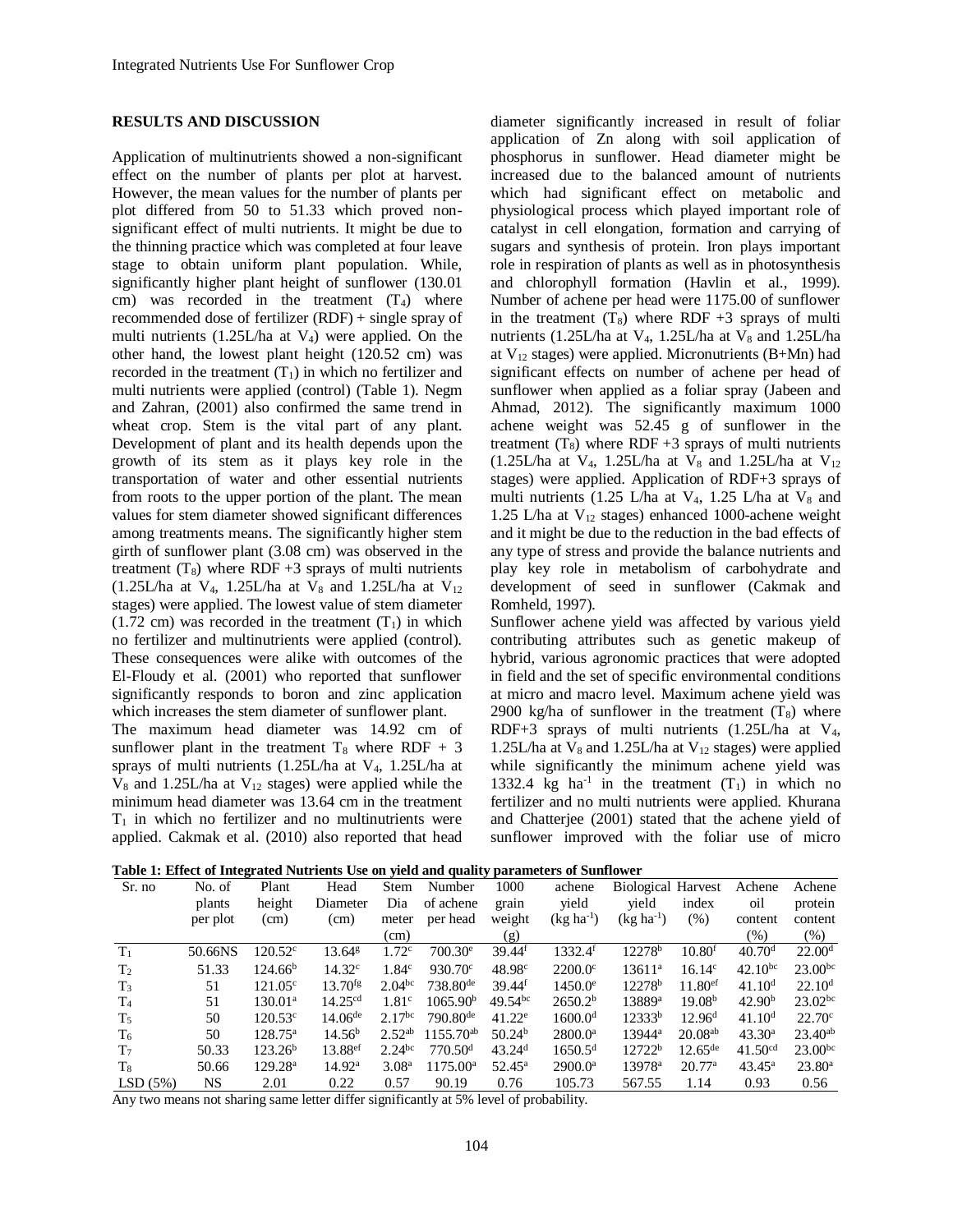nutrients. Significantly the maximum harvest index was 20.77% of sunflower in the treatment  $(T_8)$  where RDF+3 sprays of multi nutrients  $(1.25L/ha$  at  $V_4$ , 1.25L/ha at  $V_8$  and 1.25L/ha at  $V_{12}$  stages) were applied. Similarly, Rana et al. (2005) described that harvest index increased when micro nutrients like sulfur and boron were applied on Indian mustard. Dietary value and quality of sunflower achene may be indicated by the presence of protein content. Now a day's all the nations are concentrating the balance in diet which can be obtained by producing quality oil and protein. Crop rich in oil content is the ultimate goal of growers. High oil content has the dynamic importance in quality of sunflower. Achene oil content and protein content were maximum in treatment having optional dose of fertilizer along with three sprays of multi nutrients  $T_8$ .

## **Conclusion**

From the present study it can be suggested that N P K at the ratio of 110,57,62 kg ha<sup>-1</sup> + three sprays of multi nutrients (Zn 4.7%, Mn 2%, Fe 2%, B 1% and Cu 0.3%) applied at the rate of 1.25 L/ha at  $V_4$  (four true leaves),  $V_8$  (Eight true leaves) and  $V_{12}$  (twelve true leaves) stages of sunflower (hysun 33) could be helpful for the enhancement of the yield under climatic conditions of Faisalabad, Pakistan.

#### **Authors' contributions**

All authors contributed equally in experimental work and writing this manuscript.

## **REFERENCES**

- Ahmad I, MJ Akhtar, HN Asghar and M Khalid, 2013. Influence of Rhizobium applied in combination with micronutrients on mung bean. Pakistan Journal of Life and Social Sciences, 11: 53-59.
- Alloway BJ, 1990. Heavy Metals in Siols. (Ed.). Blackie and Sons, Glasgow, UK, pp: 248-305.
- Anonymous, 2015. Economic Survey of Pakistan: 20- 21. Ministry of Finance, Government of Pakistan, Islamabad, Pakistan.
- Ather MM, AD Sheikh, A Hussain and M Abbas, 2006. Recommended technologies and production practices at farm level. Pakistan Journal of Life and Social Sciences, 4: 52-57.
- Cakmak I and V Romheld, 1997. Boron deficiencyinduced impairments of cellular functions in plants. Plant and Soil, 193: 71–83.
- Cakmak I, WH Pfeiffer and B Mcclafferty, 2010. Review: Biofortification of Durum wheat with zinc and iron. Special section: Durum Wheat Pasta Symposium. Cereal Chemistry, 87: 10- 20.
- El-Floudy MM, OA Nofal and ZM Mobarak, 2001. Effects of soil treatment with iron manganese and zinc on growth and micro nutrients uptake

of sunflower plants grown in high pH soil. Journal of Agronomy and Crop Science, 186: 245-251.

- Gonzalez M, D Figlas, R Devalis, S Delmostro and N Carretto, 2002. Sunflower seed hull as a main nutrient source for cultivating *Ganoderm lucidum*. Micologia- Aplicada Interternational, 14: 19-24.
- Havlin JL, JD Beaton, SL Tisdale and WL Nelson, 1999. Soil Fertility and Fertilizers – An introduction to nutrient management. 6<sup>th</sup> Edition. Prentice Hall, New Jersey, USA.
- Hegde DM, 2000. Technology for Higher Yields. Directorate of Oilseeds Research. Survey of Indian Agriculture, India, pp: 65-69.
- Jabeen N and R Ahmad, 2012. Improving tolerance of sunflower and safflower during growth stages to salinity through foliar spray of nutrient solutions. Pakistan Journal of Botany, 44: 563- 572.
- Khurana N and C Chatterjee, 2001. Influence of variable zinc on yield, oil content and physiology of sunflower. Communications in Soil Science and Plant Analysis, 32: 3023- 3030.
- Malakouti MJ, 2008. The effect of micronutrients in ensuring efficient use of macronutrients. Turkish Journal of Agriculture, 32: 215-220.
- Marschner H, 1995. Mineral nutrition of higher plant. 2<sup>nd</sup> Edition. Academic press, New York, USA, pp: 890.
- Negm AY and FA Zahran, 2001. Optimization time of micronutrient application to wheat plants grown on sandy soils. Egyptian Journal of Agricultural Research, 79: 813-823.
- Nasim W, A Ahmad, A Wajid, J Akhtar and D Muhammad, 2011. N effects on growth and development of sunflower hybrids under agroclimatic conditions of Multan. Pakistan Journal of Botany, 43: 2083-2092.
- Phillips M, 2004. Economic benefits from using micronutrients for the farmer and the fertiliser producer. Proceedings of International symposium on micronutrients. International Fertilizer Association (http://www.fertilizer.org/ifa/form/pub\_srch.as p; Retreived on 12 Dec 2015).
- Rana KS, DS Rana and RC Gautam, 2005. Influence of phosphorus, sulphur and boron on growth, yield, nutrient uptake and economic of Indain mustard (Brassica juncea) under rainfed conditions. Indian Journal of Agronomy, 50: 314-316.
- Steel RGD, JH Torrie and D Dickey, 1997. Principles and Procedures of Statistics: A Biometrical